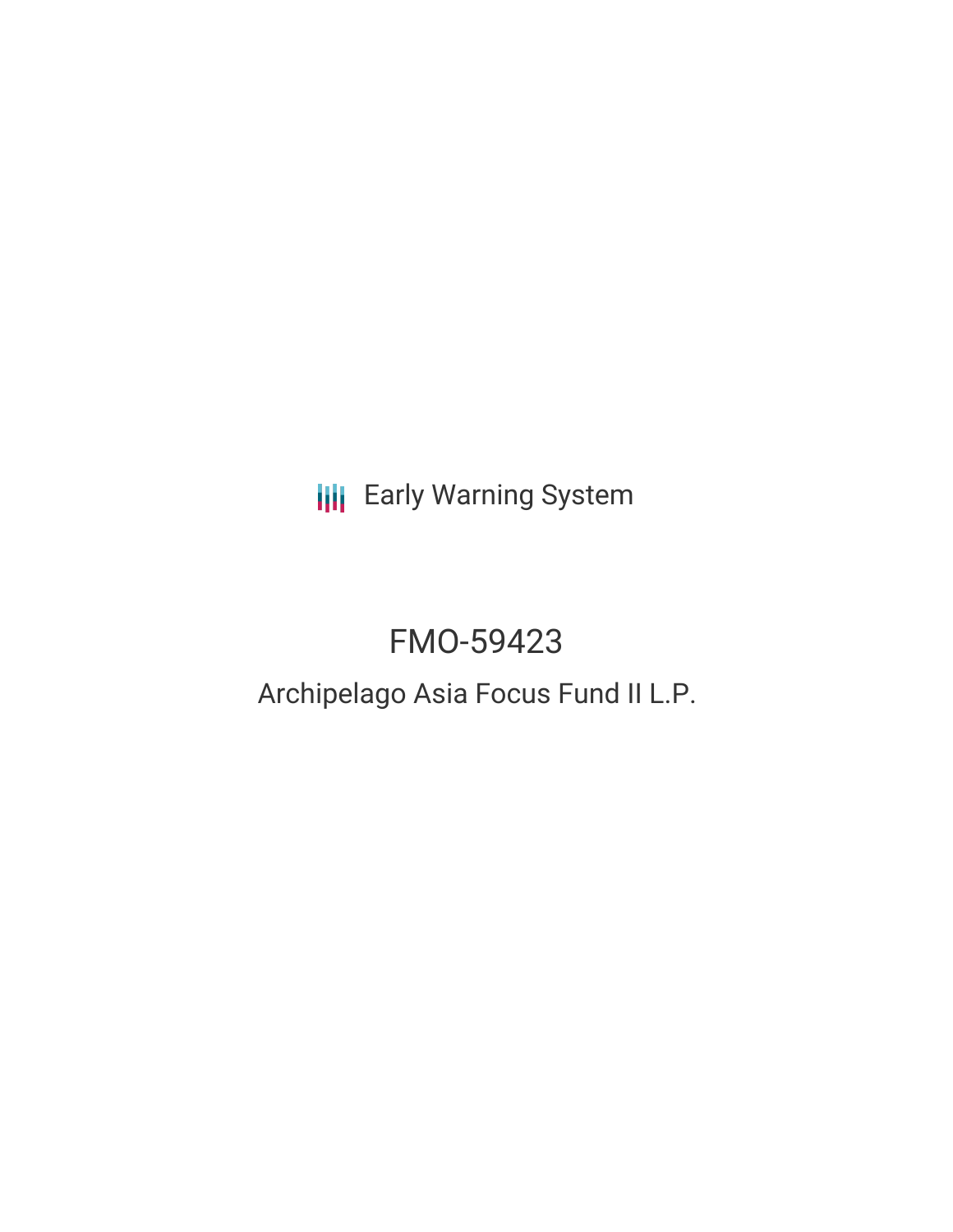#### **Quick Facts**

| <b>Countries</b>               | Indonesia, Malaysia, Philippines, Thailand    |  |  |  |
|--------------------------------|-----------------------------------------------|--|--|--|
| <b>Financial Institutions</b>  | Netherlands Development Finance Company (FMO) |  |  |  |
| <b>Status</b>                  | Approved                                      |  |  |  |
| <b>Bank Risk Rating</b>        | B                                             |  |  |  |
| <b>Voting Date</b>             | 2021-05-05                                    |  |  |  |
| <b>Borrower</b>                | Archipelago Asia Focus Fund II L.P.           |  |  |  |
| <b>Sectors</b>                 | Finance, Industry and Trade, Infrastructure   |  |  |  |
| <b>Investment Type(s)</b>      | Loan                                          |  |  |  |
| <b>Investment Amount (USD)</b> | $$15.00$ million                              |  |  |  |
| <b>Loan Amount (USD)</b>       | $$15.00$ million                              |  |  |  |
| <b>Project Cost (USD)</b>      | $$15.00$ million                              |  |  |  |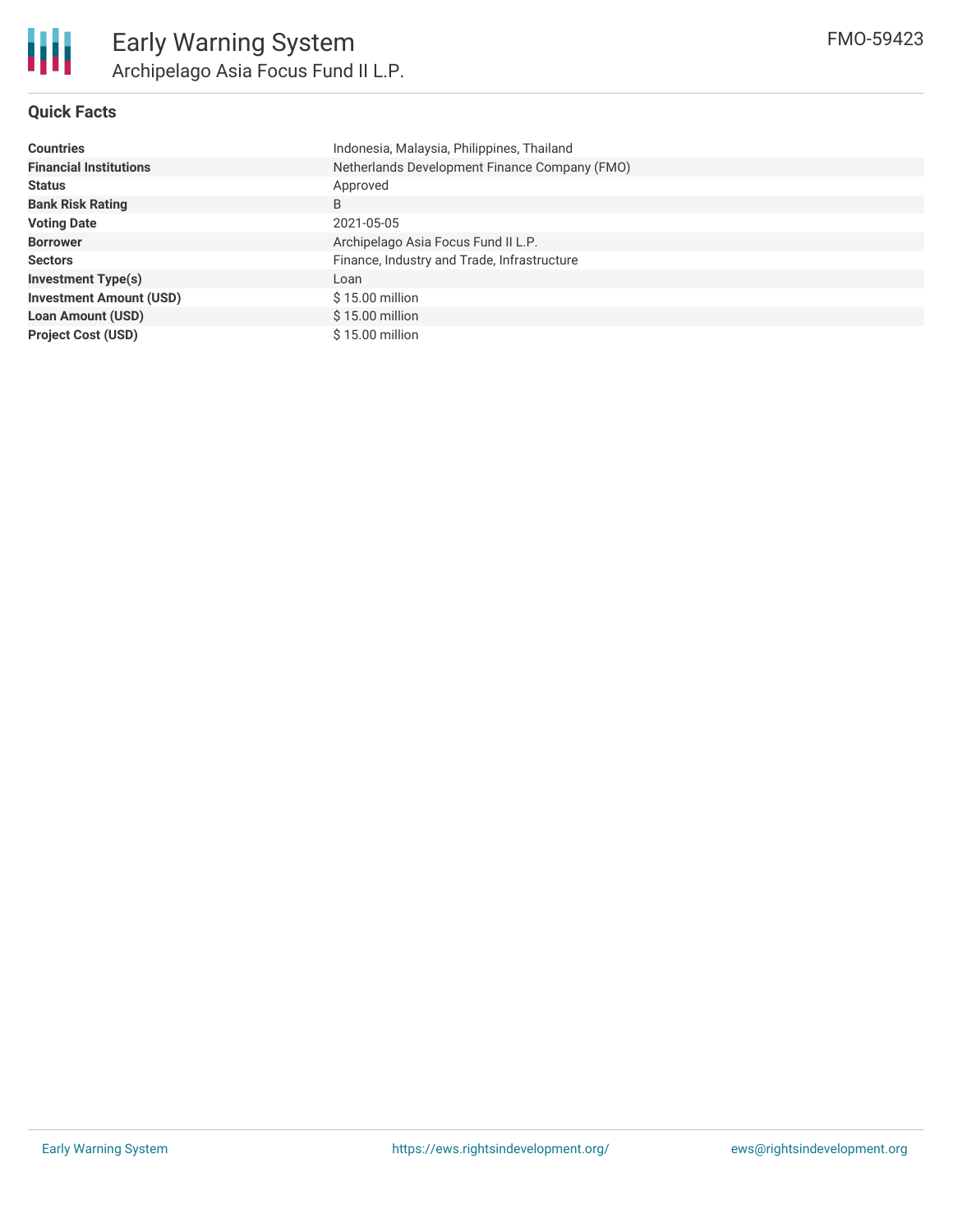

#### **Project Description**

According to the bank document, "the Fund seeks to generate returns from making private equity investments in mediumsized companies in Indonesia, Thailand, Malaysia and the Philippines. The Fund focuses on three sectors:

- (i) consumer goods and services,
- (ii) financial services, and
- (iii) industrials and logistics".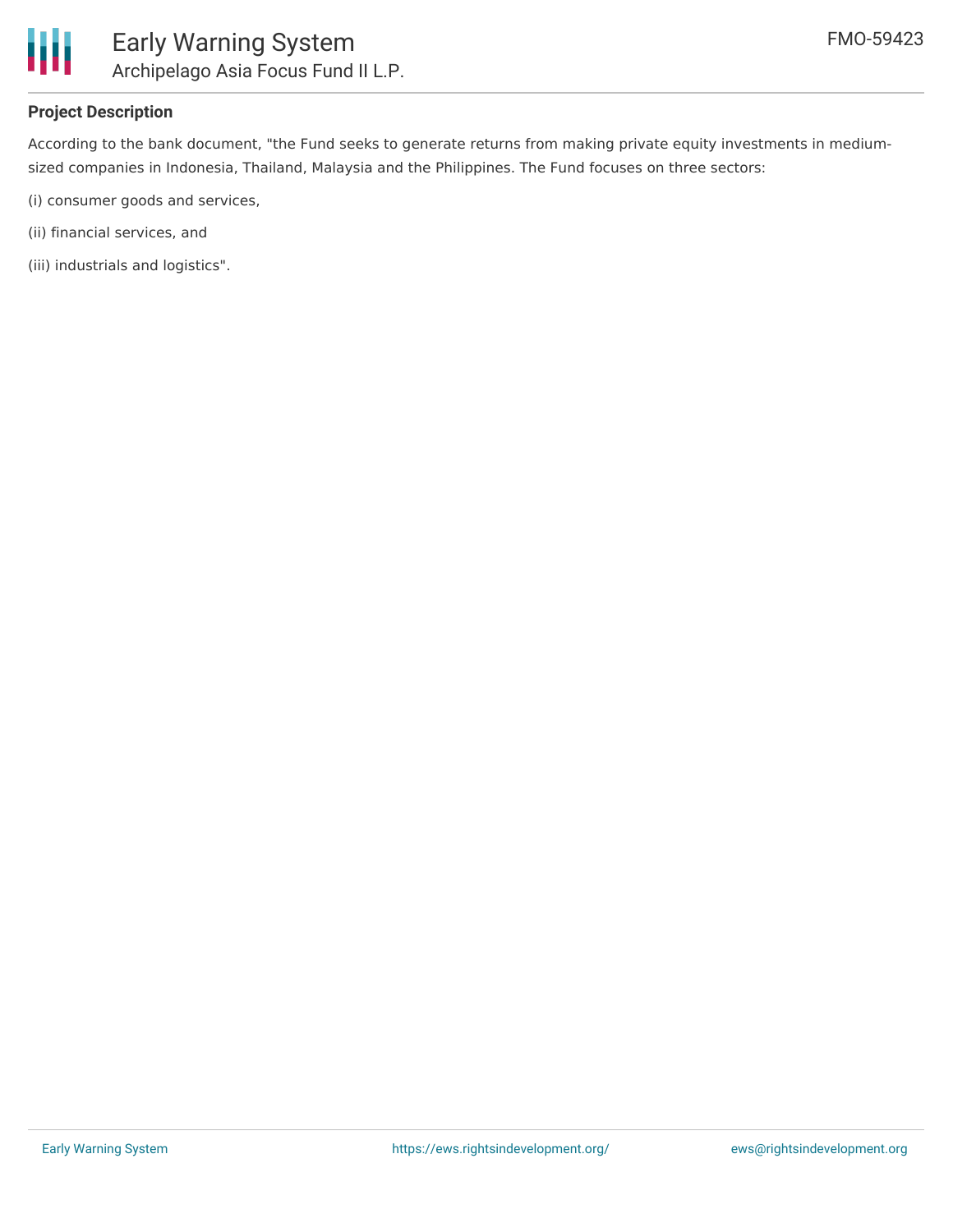#### **Investment Description**

Netherlands Development Finance Company (FMO)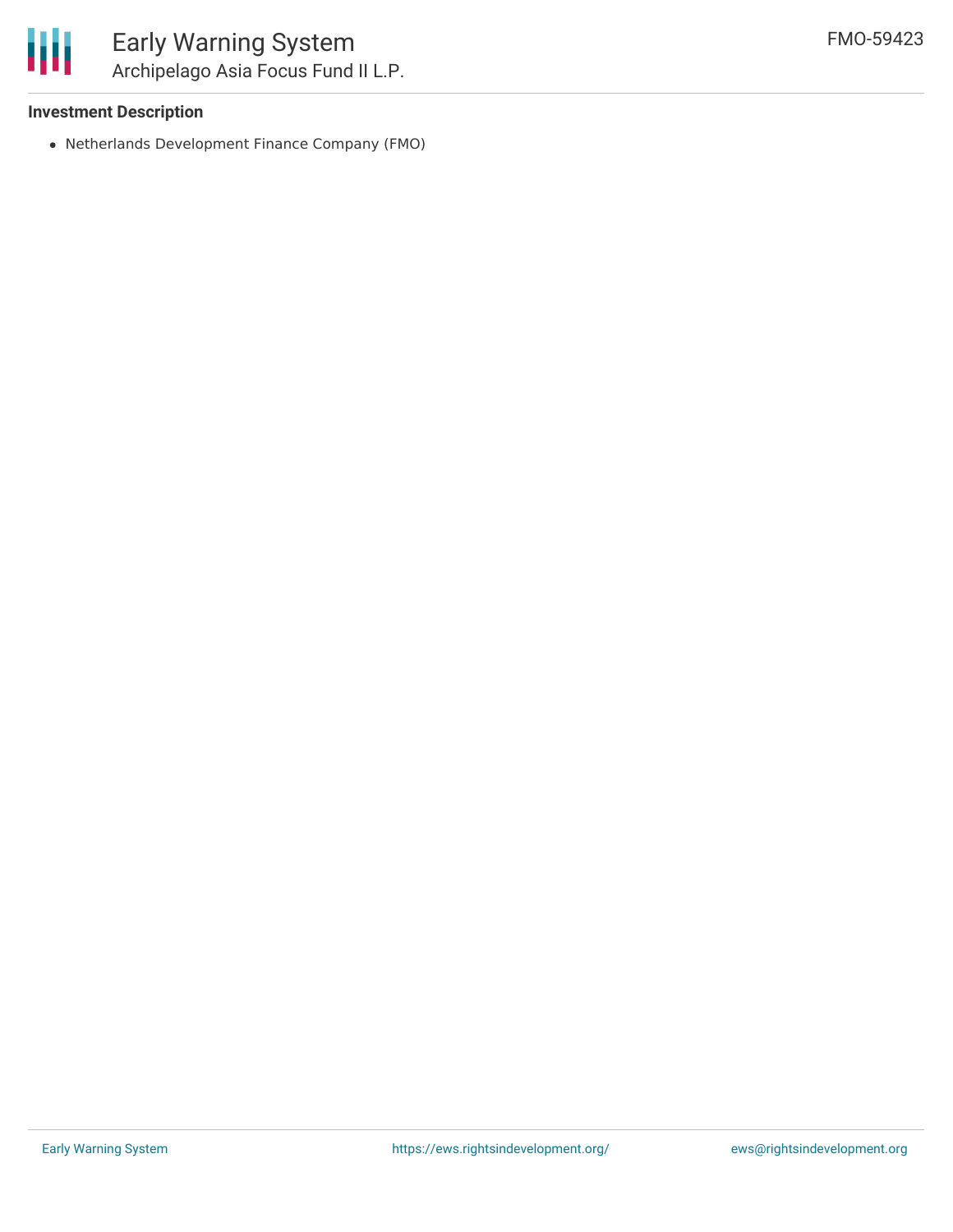

#### **Private Actors Description**

According to the project document, "Archipelago Asia Focus Fund II L.P. (Fund or AAFF II) is a mid-market control-driven private equity fund investing across Southeast Asia, specifically in Indonesia, the Philippines, Malaysia and Thailand. The Fund is managed by Archipelago Capital Partners (Fund Manager or ACP) based in Singapore".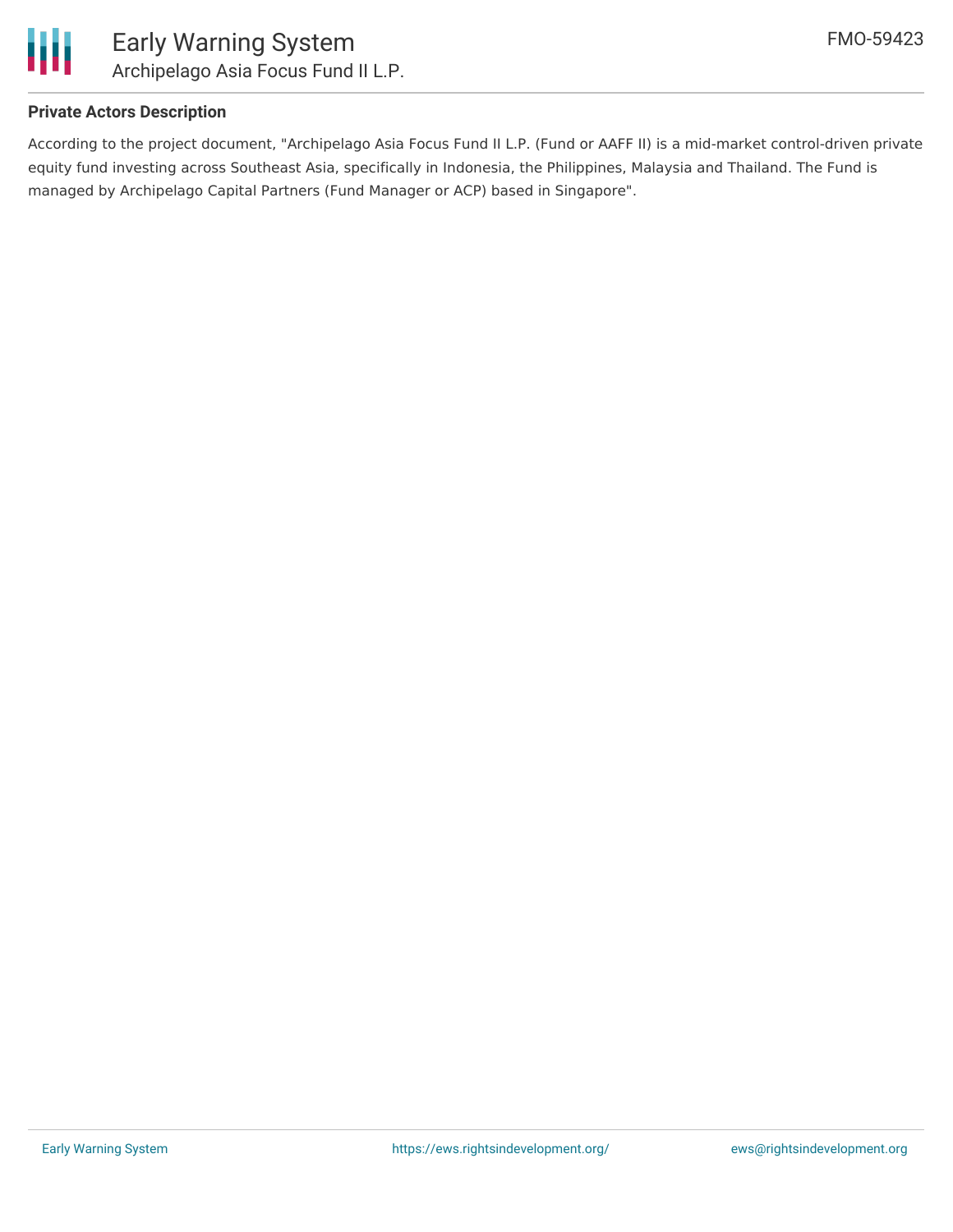

### Early Warning System Archipelago Asia Focus Fund II L.P.

| <b>Private Actor 1</b> | <b>Private Actor</b><br>1 Role | <b>Private Actor</b><br>Sector | <b>Relation</b> | <b>Private Actor 2</b>               | <b>Private Actor</b><br>2 Role | <b>Private Actor</b><br>2 Sector |
|------------------------|--------------------------------|--------------------------------|-----------------|--------------------------------------|--------------------------------|----------------------------------|
| . .                    | $\overline{\phantom{0}}$       | $\overline{\phantom{0}}$       | $\sim$          | ARCHIPELAGO ASIA FOCUS FUND II, L.P. | Client                         | $\overline{\phantom{0}}$         |